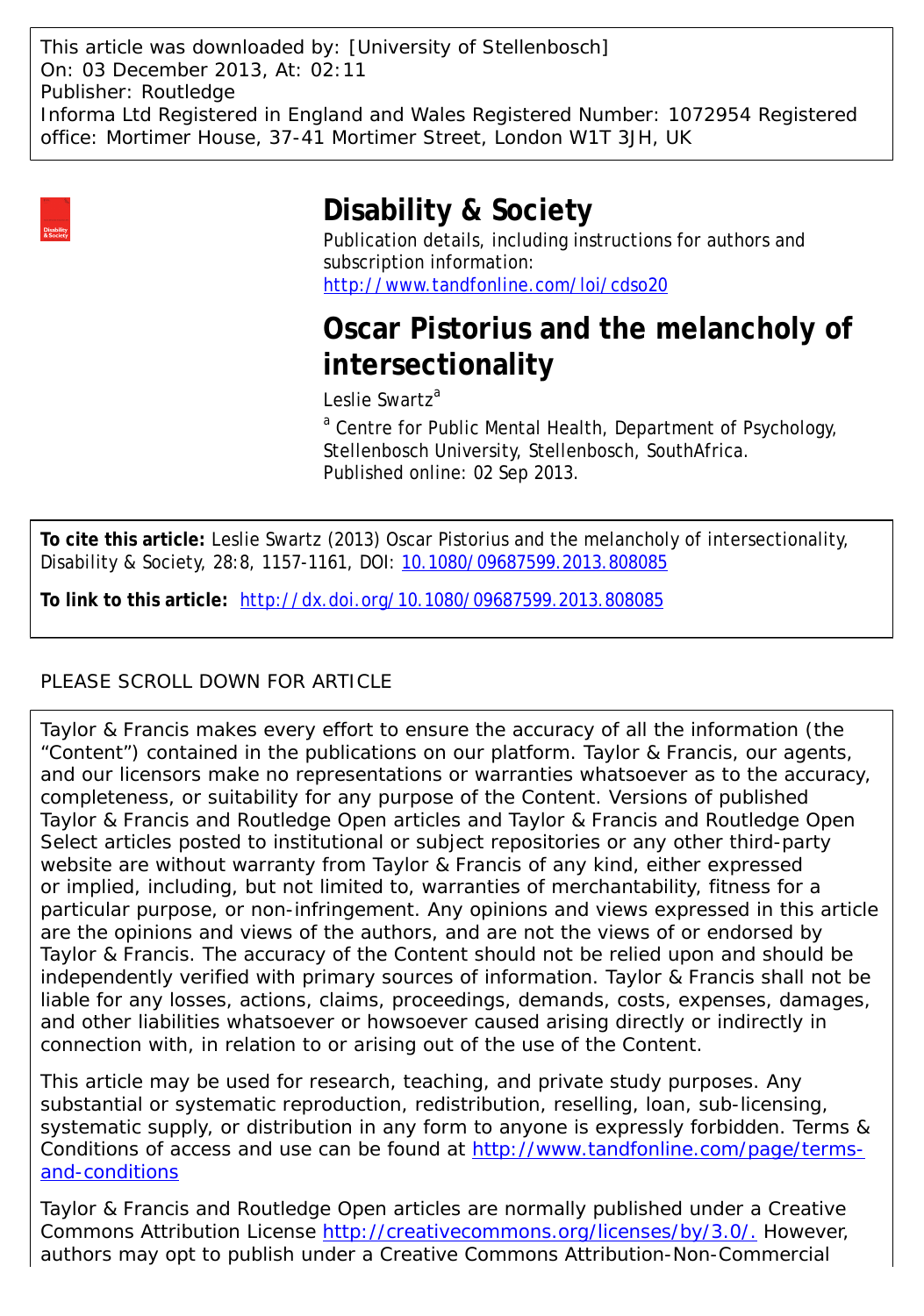License<http://creativecommons.org/licenses/by-nc/3.0/> Taylor & Francis and Routledge Open Select articles are currently published under a license to publish, which is based upon the Creative Commons Attribution-Non-Commercial No-Derivatives License, but allows for text and data mining of work. Authors also have the option of publishing an Open Select article under the Creative Commons Attribution License [http://](http://creativecommons.org/licenses/by/3.0/.) [creativecommons.org/licenses/by/3.0/.](http://creativecommons.org/licenses/by/3.0/.)

**It is essential that you check the license status of any given Open and Open Select article to confirm conditions of access and use.**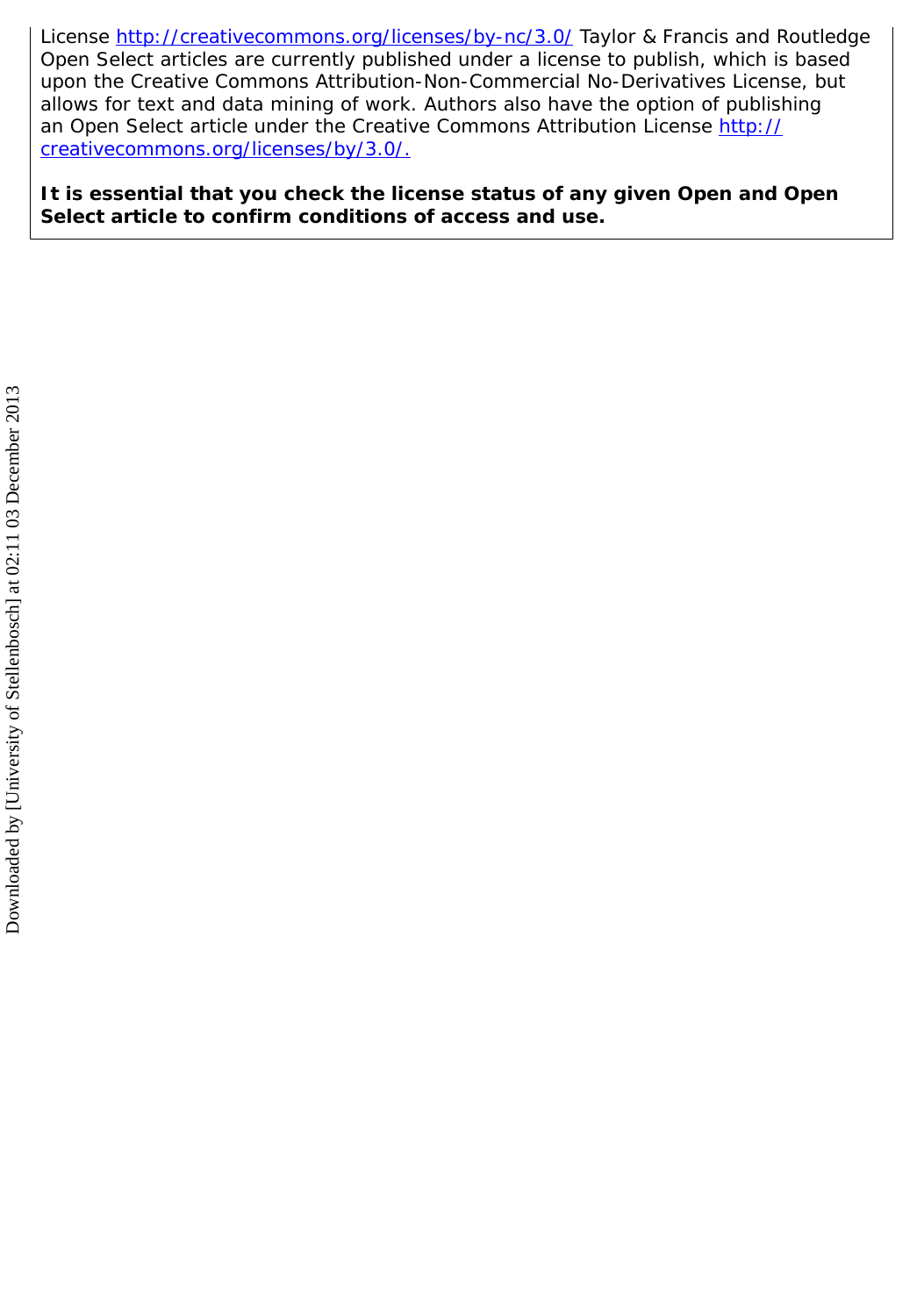### CURRENT ISSUES

### Oscar Pistorius and the melancholy of intersectionality

Leslie Swartz\*

Centre for Public Mental Health, Department of Psychology, Stellenbosch University, Stellenbosch, South Africa

(Received 5 April 2013; final version received 11 May 2013)

The alleged shooting by Paralympian and Olympian athlete Oscar Pistorius of his girlfriend Reeva Steenkamp has led to strong reactions worldwide. Scholars in the field of disability studies have expressed shock and disappointment in response both to the death itself and to its implications for the representation of disability. In South Africa in the wake of the death of Ms Steenkamp, much has been made both by critics of Pistorius and by his defenders about his status as a white South African man, but little has been said about disability issues. This silence in South Africa about disability as a possible identity factor in this case draws attention to the extent to which disability questions remain profoundly raced and gendered, and influenced by the colonial and apartheid past. The tragic alleged shooting by Oscar Pistorius draws attention back to how important intersectionality is to understanding disability in South Africa and other unequal societies.

Keywords: Oscar Pistorius; intersectionality; disability; South Africa; apartheid; racism; representation; gender based violence; femicide; identity

On Valentine's Day 2013, Paralympian and Olympian athlete Oscar Pistorius allegedly shot his girlfriend, Reeva Steenkamp, at his home in Pretoria, South Africa. Pistorius argues that the event was a tragic accident; the state believes that this was a case of premeditated murder (IOL News 2013). Regardless of the facts of the matter and the outcome of the forthcoming trial, the case has attracted worldwide interest and concern.

Within the disability community, there have been many attempts to understand the meaning of this event from a disability perspective. Rosemarie Garland-Thomson writes eloquently about the conflict she feels in responding to the tragedy:

As a woman, mother of daughters, and feminist, I seethed with repugnance and outrage hearing that he'd shot Reeva Steenkamp four times, that he had a history of abusive incidents against women. As a person with a disability myself – in fact, a congenital limb reduction like Pistorius  $-1$  fear the links that may be made between disability and temperament. I can imagine speculation about Pistorius' grim history of abusing women being attributed to some kind of character flaw that parallels what the world takes to be the flaw we call disability. (Garland-Thomson 2013)

Positioning himself as a 'black crip feminist' and as a South African (although currently in Canada), Eddie Ndopu (2013) argues that the supercrip narrative takes

<sup>\*</sup>Email: Lswartz@sun.ac.za

2013 The Author(s). Published by Routledge. This is an Open Access article. Non-commercial re-use, distribution, and reproduction in any medium, provided the original work is properly attributed and cited is permitted. The moral rights of the named author(s) have been asserted.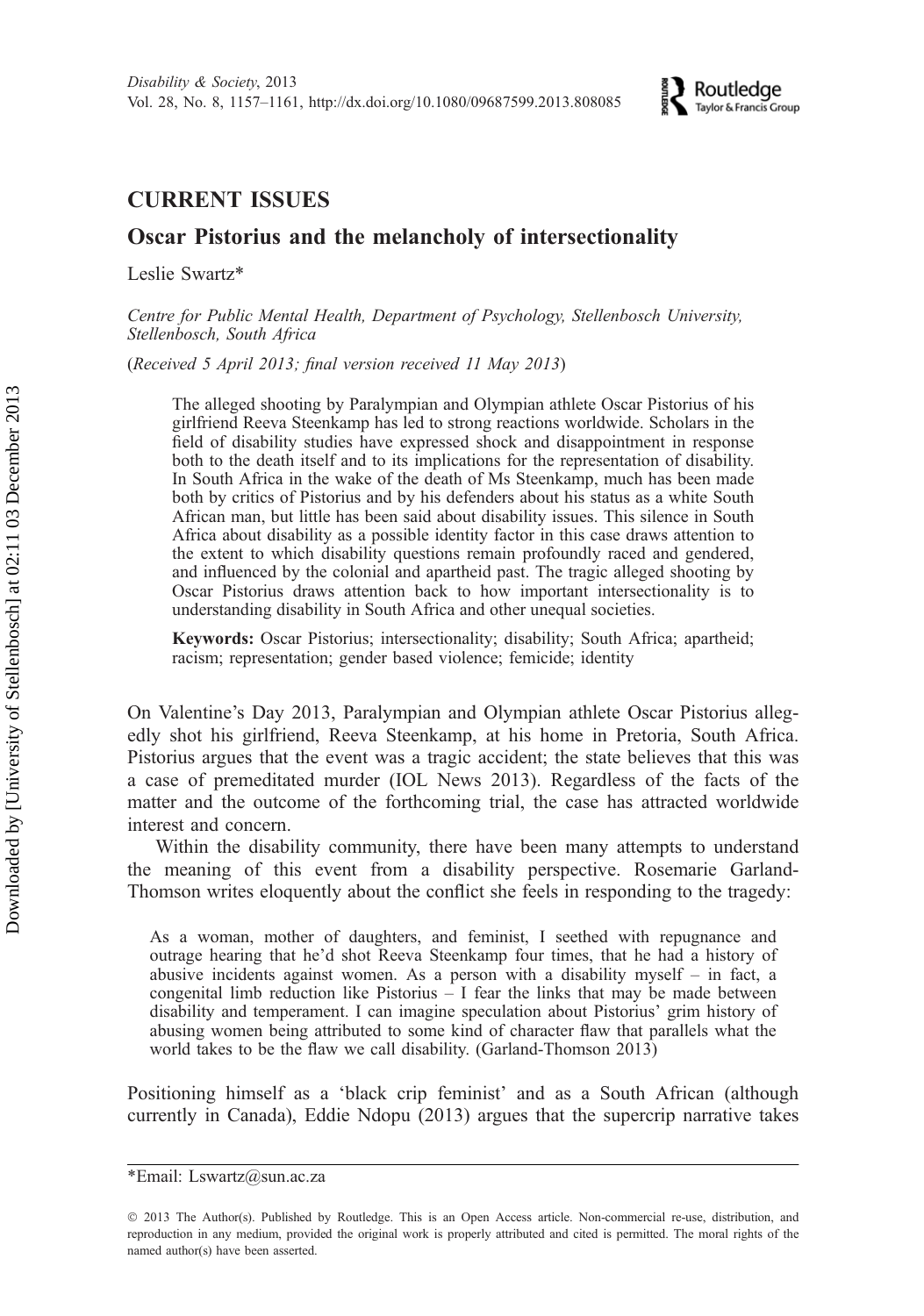agency away from Pistorius himself, positioning him instead as a cipher in a story of heroic overcoming of the odds (through the glorification of his sporting achievements), and now similarly a character in a tragic plot. In line with Ndopu's analysis, Time magazine ran a cover story on Pistorius (Perry 2013) with the headline 'Man/ Superman/Gunman' superimposed on a photograph of Pistorius formerly used in a laudatory piece by Michael Sokolove in the *New York Times Magazine* in 2012. In the context of the Time magazine headline and the subtitle 'Oscar Pistorius and South Africa's culture of violence', the image of Pistorius intertextually evokes that of Arnold Schwarzenegger as the Terminator, a dangerous cyborg. Garland-Thomson has good grounds to worry that 'flawed' bodies like her own and that of Pistorius may come once again to be seen as signs of character deficiencies, an ascription no doubt exacerbated by Pistorius's own cyborg status (Swartz and Watermeyer 2008). Ndopu notes further, however, that another way in which Pistorius's agency is taken away from him discursively is by allusion to a supposedly ubiquitous 'culture of violence' in South Africa, into which Pistorius is inserted. In this discourse, Pistorius becomes a symptom of a broader South African malaise, defocusing from his own individual responsibility in allegedly killing another person (Ndopu 2013).

A noteworthy feature of the coverage of the shooting in South African media has been the relative lack of attention to issues of disability. The highest-level response to the shooting, apart from those in the justice system, came from the South African Minister of Women, Children, and Persons with Disabilities, the Hon. Lulu Xingwana, who has a portfolio responsibility to promote the rights of people with disabilities. In an interview with the Australian Broadcasting Corporation, the minister said:

Young Afrikaner men are brought up in the Calvinist religion believing that they own a woman, they own a child, they own everything and therefore they can take that life because they own it. (SAPA 2013)

Both the minister and the Presidency apologized subsequently for this comment (SAPA 2013), but it is clear that the minister's statements positioned Pistorius as young, as a man, as a white Afrikaner, and as a Calvinist. She viewed these positionings as salient to his alleged role as a killer. The minister made no comment on another aspect of Pistorius's identity – that of his being a person with a disability.

Hot on the heels of this statement, Pistorius's father Henke Pistorius was asked by the London Daily Telegraph to comment on the fact that Pistorius's father, grandfather, and uncles own 55 guns between them. Henke Pistorius is quoted as having responded:

Some of the guns are for hunting and some are for protection, the hand guns. It speaks to the ANC government, look at white crime levels, why protection is so poor in this country, it's an aspect of our society. (Laing 2013).

Here, Henke Pistorius, wittingly or otherwise, reproduces two commonly-held beliefs. The first is that white South Africans are more likely to be victims of crime than are black South Africans (in fact the opposite is true – black people are more likely to be crime victims than are whites; see Silber and Geffen 2010). The second is that the ANC (predominantly black) government is fomenting violence against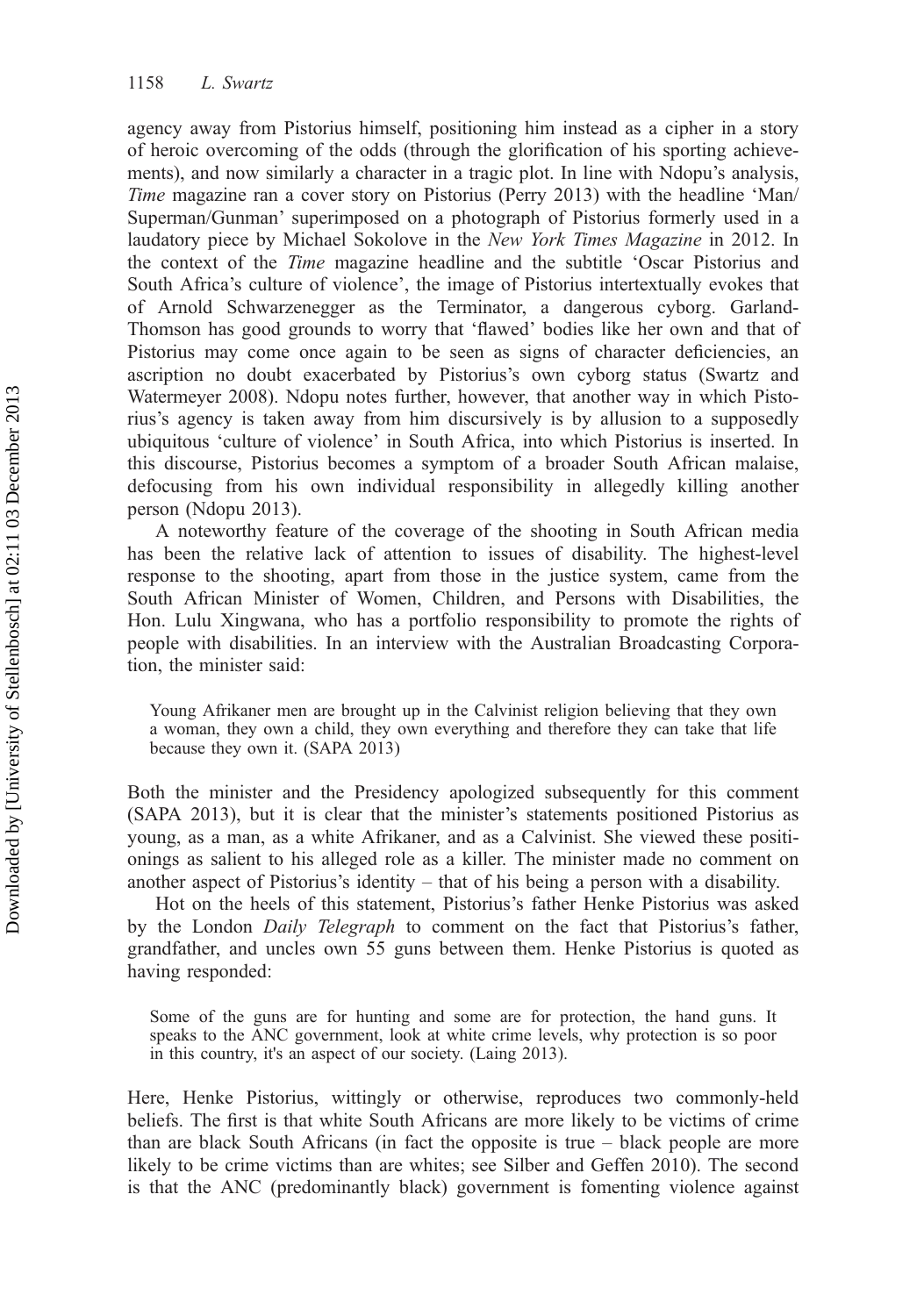whites – see, for example, White Genocide in South Africa  $(n.d.)$  – again, a view for which there is no real evidence. So, just as Minister Xingwana was propagating myths about white masculinity in South Africa, Henke Pistorius was also propagating myths about whiteness and blackness in South Africa – but neither mentioned issues of disability.

From a disability studies perspective, it may not be entirely facile to argue that this emphasis on race and gender rather than on disability in South African discussions about the Pistorius case shows the success of mainstreaming – Pistorius has become such a mainstream icon that his impairments seem irrelevant. There is another way, however, in which the case reveals rather than obscures some difficult realities about disability and intersectionality in South Africa.

Much contemporary writing on disability in South Africa presents the issue of the realization of the rights of disabled people in South Africa as linked with the Constitution of the Republic of South Africa, in the context of the building of an inclusive democracy (Heap, Lorenzo, and Thomas 2009; Mji et al. 2011; Swartz 2012; Watermeyer et al. 2006). Howell, Chalklen, and Alberts (2006) present the history of disability rights in South Africa as inextricably bound up with other struggles for human rights (including rights to racial equality), a view that is echoed by the South African Human Rights Commission (2002). This view of disability as a broader democracy issue in South Africa is correct, but it defocuses from some uncomfortable South African realities, amongst which are the following:

- (1) White athletes are substantially over-represented in South Africa's Paralympic team (as they are in the South African Olympic team).
- (2) One of the key reasons why South Africa, almost uniquely on the South African continent, provides social security in the form of cash transfers for disabled people, whereas there is no general unemployment or poverty grant in South Africa, is that initially under apartheid disability grants were designed to support the interests of white disabled people (Swartz and Schneider 2006).
- (3) Some of the best and most sophisticated educational facilities for disabled people in South Africa, although now non-racial, were for whites only (Howell 2006; Soudien and Baxen 2006). It probably remains the case that in general white disabled students have better access to education than do black disabled students.
- (4) White disabled South Africans are far more likely to be employed than are black disabled South Africans (Schneider and I'Papi'Nkoli 2011).

The history of provision of services for disabled people in South Africa, as is true for all other aspects of South African life, is saturated with issues of racial inclusion and exclusion, privilege and oppression. Black disabled South Africans have historically been shamefully excluded from a range of services and opportunities, and amongst the best services and examples of inclusion and achievement for and by disabled South Africans are built on a platform of racial oppression. It was part of the colonial and apartheid project to provide services to whites – including disabled whites – in order to ensure them a standard of living better than that of their black counterparts (Hook 2012).

There is something distasteful and even macabre in the attempt to draw lessons from the violent death of any person. But the shooting of Reeva Steenkamp allegedly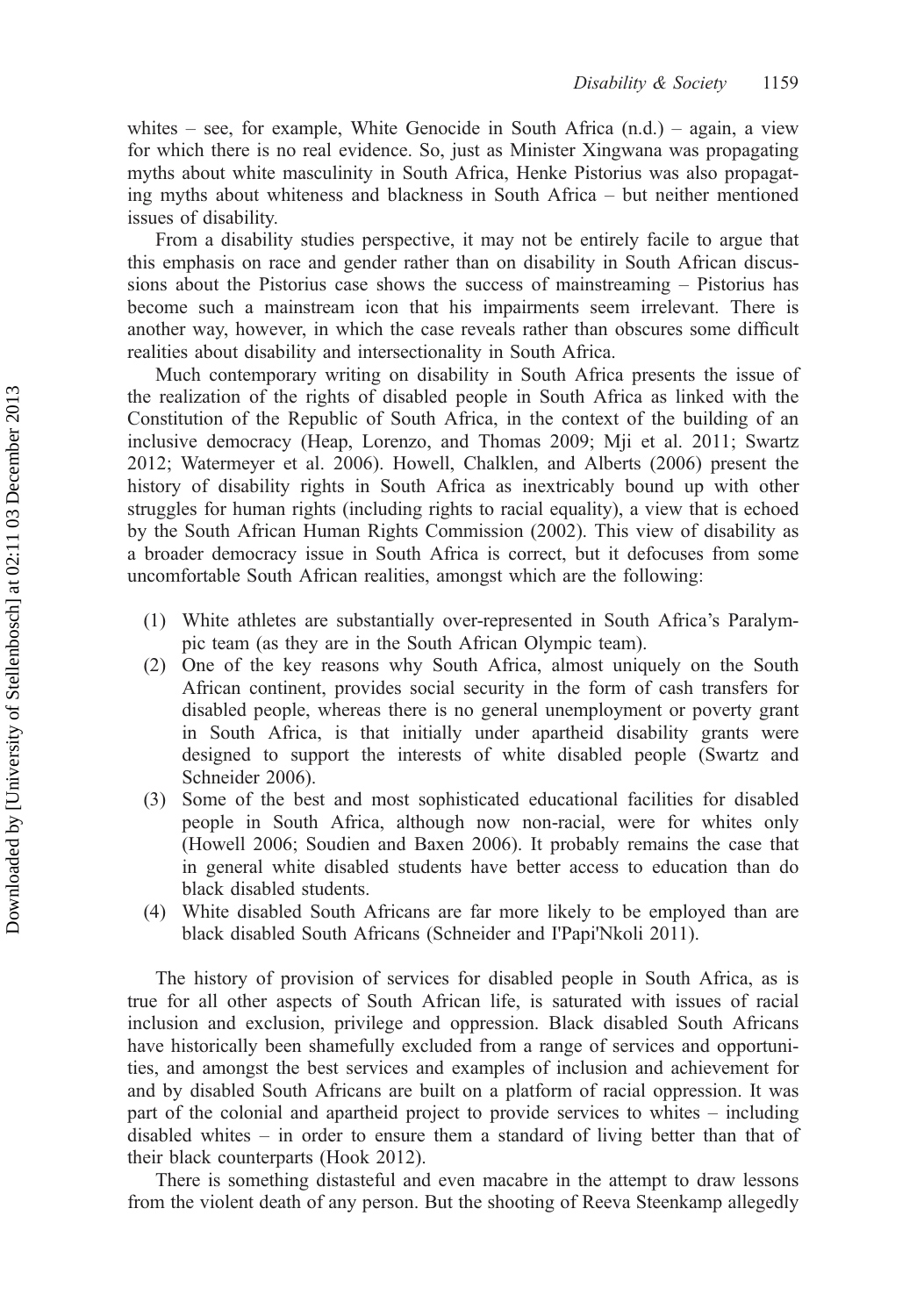by her white South African male partner with a disability, and some of the subsequent South African debates about this tragedy, force those interested in disability rights to confront issues of intersectionality and privilege as they relate to the experience of disability in South Africa. Much of the writing about disability in South Africa in light of the recognition of disability as a human rights issue in Africa is justifiably proud in tone. The Pistorius/Steenkamp tragedy and its aftermath may temper that tone to a degree. South Africa has come a long way in terms of disability rights. Perhaps it is time to explore South Africa's complex and continuing racial and disability history more critically in order to build a movement on firmer ground, and less prone to the fissures we have seen in light of the Pistorius case.

#### Acknowledgements

This work is based on the research supported wholly by the National Research Foundation of South Africa (NRF; Grant specific unique reference number UID 85423). The grant holder acknowledges that opinions, findings and conclusions or recommendations expressed in any publication generated by the NRF-supported research are those of the author, and that the NRF accepts no liability whatsoever in this regard.

#### References

- Garland-Thomson, R. 2013. "Elegy for Oscar Pistorius. Opinion Piece for Al Jazeera." Downloaded from [http://www.aljazeera.com/indepth/opinion/2013/03/](http://www.aljazeera.com/indepth/opinion/2013/03/20133148645751304.html) [20133148645751304.html](http://www.aljazeera.com/indepth/opinion/2013/03/20133148645751304.html) 5 April 2013.
- Heap, M., T. Lorenzo, and J. Thomas. 2009. "'We've Moved Away from Disability as a Health Issue, it's a Human Rights Issue': Reflecting on 10 Years of the Right to Equality in South Africa." Disability & Society 24 (7): 857–868.
- Hook, D. 2012. A Critical Psychology of the Postcolonial: The Mind of Apartheid. London: Routledge.
- Howell, C. 2006. "Disabled Students and Higher Education in South Africa." In Disability and Social Change. a South African Agenda, edited by B. Watermeyer, L. Swartz, T. Lorenzo, M. Schneider, and M. Priestley, 165–178. Cape Town: HSRC Press.
- Howell, C., S. Chalklen, and T. Alberts. 2006. "A History of the Disability Rights Movement in South Africa." In Disability and Social Change a South African Agenda, edited by B. Watermeyer, L. Swartz, T. Lorenzo, M. Schneider, and M. Priestley, 46–84. Cape Town: HSRC Press.
- IOL News. 2013. "State's Case Against Oscar is Strong NPA." Downloaded from <http://www.iol.co.za/news/crime-courts/state-s-case-against-oscar-is-strong-npa-1.1474038> 1 May 2013.
- Laing, A. 2013. "Oscar Pistorius's Father Blames South Africa's Gun Culture on ANC. Article for UK Daily Telegraph newspaper." Downloaded from [http://www.telegraph.co.uk/](http://www.telegraph.co.uk/news/worldnews/oscar-pistorius/9905927/Oscar-Pistoriuss-father-blames-South-Africas-gun-culture-on-ANC.html) [news/worldnews/oscar-pistorius/9905927/Oscar-Pistoriuss-father-blames-South-Africas](http://www.telegraph.co.uk/news/worldnews/oscar-pistorius/9905927/Oscar-Pistoriuss-father-blames-South-Africas-gun-culture-on-ANC.html)[gun-culture-on-ANC.html](http://www.telegraph.co.uk/news/worldnews/oscar-pistorius/9905927/Oscar-Pistoriuss-father-blames-South-Africas-gun-culture-on-ANC.html) 5 April 2013.
- Mji, G., S. Gcaza, L. Swartz, M. MacLachlan, and B. Hutton. 2011. "An African Way of Networking around Disability." Disability & Society 26: 365–368.
- Ndopu, E. 2013. "Oscar Pistorius: Salvaging the Super Crip Narrative. Article for The Feminist Wire." Downloaded from [http://thefeministwire.com/2013/02/oscar-pistorius](http://thefeministwire.com/2013/02/oscar-pistorius-salvaging-the-super-crip-narrative/)[salvaging-the-super-crip-narrative/](http://thefeministwire.com/2013/02/oscar-pistorius-salvaging-the-super-crip-narrative/) 5 April 2013.
- Perry, A. 2013. "Pistorius and South Africa's Culture of Violence." Article for Time magazine. Downloaded from [http://www.time.com/time/magazine/article/0,9171,2137420,00.](http://www.time.com/time/magazine/article/0,9171,2137420,00.html) [html](http://www.time.com/time/magazine/article/0,9171,2137420,00.html) 5 April 2013.
- SAPA. 2013. "Presidency Responds to Xingwana Comments." Downloaded from [http://](http://www.news24.com/SouthAfrica/Politics/Presidency-responds-to-Xingwana-comments-20130227) [www.news24.com/SouthAfrica/Politics/Presidency-responds-to-Xingwana-comments-](http://www.news24.com/SouthAfrica/Politics/Presidency-responds-to-Xingwana-comments-20130227)[20130227](http://www.news24.com/SouthAfrica/Politics/Presidency-responds-to-Xingwana-comments-20130227) 5 April 2013.
- Schneider, M., and M. I'Papi'Nkoli. 2011. "Affirmative Action and Disability in South Africa. Transformation: Critical Perspectives on Southern." Africa 77 (1): 90-106.